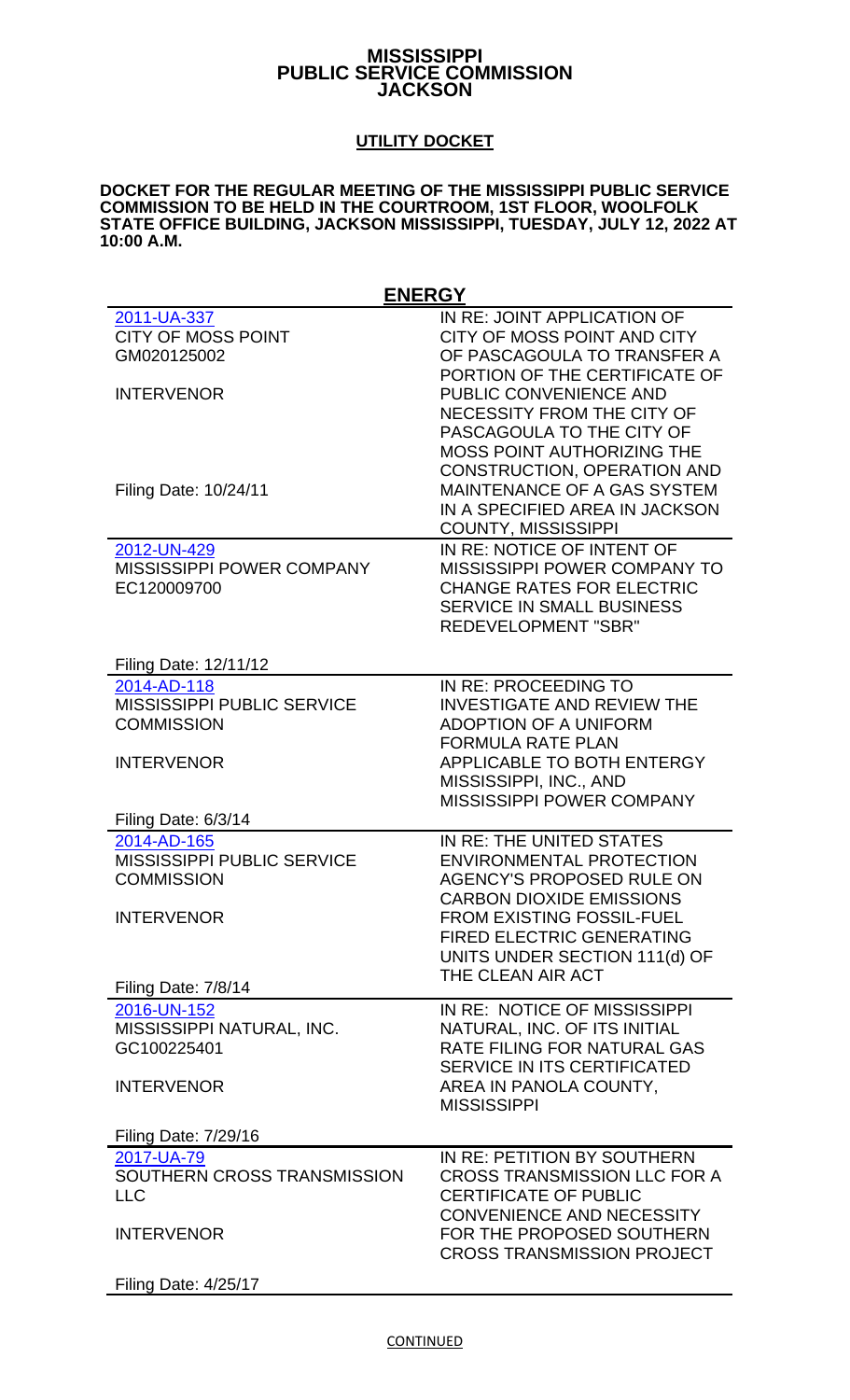| 2018-UN-133<br><b>ENTERGY MISSISSIPPI INC.</b><br>EC123008200           | IN RE: REPORT OF ENTERGY<br>MISSISSIPPI, INC. ON ITS EFFORTS<br>TO MODERNIZE CUSTOMER<br><b>SERVICE OFFERINGS AND</b><br><b>IMPROVE SYSTEM EFFICIENCY</b>                             |
|-------------------------------------------------------------------------|---------------------------------------------------------------------------------------------------------------------------------------------------------------------------------------|
| Filing Date: 11/16/18                                                   |                                                                                                                                                                                       |
| 2018-UN-205<br>ENTERGY MISSISSIPPI, INC.<br>EC123008200                 | IN RE: NOTICE OF INTENT OF<br><b>ENTERGY MISSISSIPPI, INC. TO</b><br><b>IMPLEMENT REVISIONS TO THE</b><br><b>FORMULA RATE PLAN</b>                                                    |
| Filing Date: 10/12/18                                                   |                                                                                                                                                                                       |
| 2018-UN-268<br><b>ENTERGY MISSISSIPPI LLC</b><br>EC123008200            | IN RE: NOTICE OF INTENT OF<br><b>ENTERGY MISSISSIPPI, LLC TO</b><br><b>BEGIN OFFERING COMMUNITY</b><br><b>SOLAR TO CUSTOMERS</b>                                                      |
| <b>INTERVENOR</b>                                                       |                                                                                                                                                                                       |
| Filing Date: 12/20/18                                                   |                                                                                                                                                                                       |
| 2019-UN-1<br><b>CITY OF UTICA</b><br>GM100011000<br>Dated Filed: 1/2/19 | IN RE: NOTICE OF TOWN OF UTICA<br>OF INTENT TO CHANGE RATES<br><b>FOR GAS SERVICE IN ITS</b><br><b>CERTIFICATED AREA IN HINDS</b><br>AND COPIAH COUNTY,<br><b>MISSISSIPPI</b>         |
| 2020-UA-90<br><b>ENTERGY MISSISSIPPI, LLC</b><br>EC123008200            | IN RE: APPLICATION OF ENTERGY<br>MISSISSIPPI, LLC FOR<br><b>AUTHORIZATION RELATED TO</b><br>OTHER POST-EMPLOYMENT<br><b>BENEFITS</b>                                                  |
| Filing Date: 7/6/20                                                     |                                                                                                                                                                                       |
| 2021-AD-19                                                              | IN RE: ORDER ESTABLISHING                                                                                                                                                             |
| MISSISSIPPI PUBLIC SERVICE<br><b>COMMISSION</b>                         | <b>DOCKET TO REVIEW THE</b><br>EFFICACY AND FAIRNESS OF THE                                                                                                                           |
| <b>INTERVENOR</b>                                                       | <b>NET METERING AND</b><br><b>INTERCONNECTION RULES</b>                                                                                                                               |
| <b>Filing Date: 1/12/21</b>                                             |                                                                                                                                                                                       |
| 2021-AD-52                                                              | IN RE: ORDER ESTABLISHING                                                                                                                                                             |
| <b>MISSISSIPPI PUBLIC SERVICE</b><br><b>COMMISSION</b>                  | DOCKET TO INVESTIGATE THE<br><b>MEMBERSHIP OF ENTERGY</b>                                                                                                                             |
| <b>INTERVENOR</b>                                                       | MISSISSIPPI, LLC IN THE<br><b>MIDCONTINENT INDEPENDENT</b><br><b>TRANSMISSION OPERATOR</b>                                                                                            |
| Filing Date: 4/6/21                                                     |                                                                                                                                                                                       |
| 2021-UA-127<br><b>ENTERGY MISSISSIPPI, LLC</b><br>EC123008200           | IN RE: JOINT APPLICATION OF<br>ENTERGY MISSISSIPPI, LLC AND<br><b>COAHOMA ELECTRIC POWER</b><br><b>ASSOCIATION FOR ORDER</b><br>APPROVING EXCHANGE OF<br>PORTIONS OF SERVICE AREAS IN |
| <b>Filing Date: 7/23/21</b>                                             | <b>DESOTO COUNTY, MISSISSIPPI</b>                                                                                                                                                     |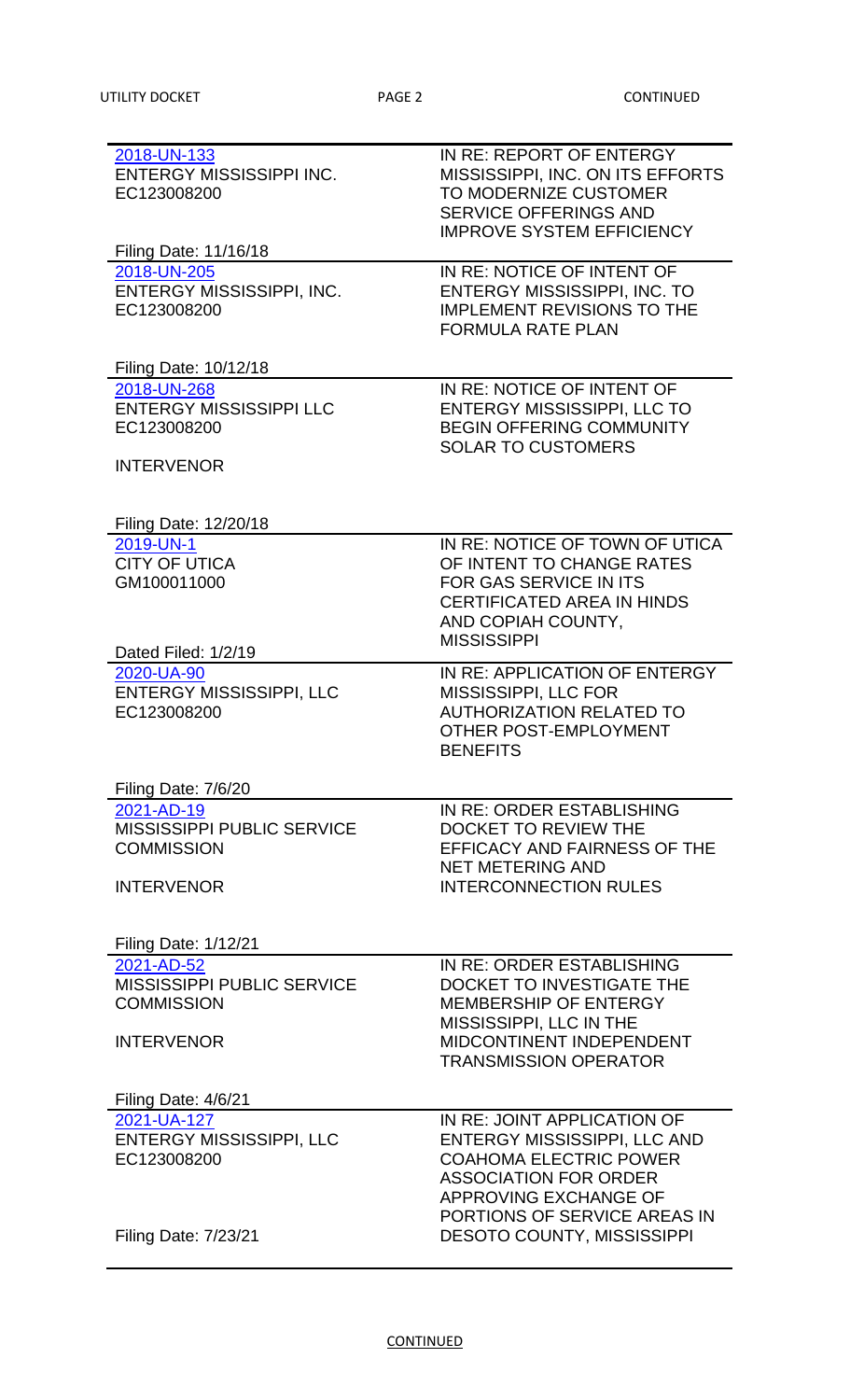| 2021-UA-138                         | IN RE: JOINT PETITION OF            |
|-------------------------------------|-------------------------------------|
| <b>COOPERATIVE ENERGY</b>           | <b>COOPERATIVE ENERGY AND</b>       |
|                                     |                                     |
| EA12307500                          | SOUTHERN PINE ELECTRIC              |
|                                     | <b>COOPERATIVE FOR A</b>            |
|                                     | <b>CERTIFICATE OF PUBLIC</b>        |
|                                     | <b>CONVENIENCE AND NECESSITY</b>    |
|                                     |                                     |
|                                     | AUTHORIZING THEM TO ACQUIRE,        |
| Hearing Set: 7/7/22                 | CONSTRUCT, OWN AND OPERATE          |
|                                     | <b>ELECTRICAL TRANSMISSION</b>      |
|                                     | <b>LINES AND SUBSTATION</b>         |
|                                     |                                     |
|                                     | <b>FACILITIES IN RANKIN COUNTY,</b> |
| Filing Date: 8/11/21                | <b>MISSISSIPPI (EAST BRANDON)</b>   |
| 2021-UN-153                         | IN RE: NOTICE OF INTENT OF          |
| ENTERGY MISSISSIPPI, LLC            | <b>ENTERGY MISSISSIPPI, LLC, TO</b> |
| EC123008200                         | <b>CHANGE RATES BY OFFERING ITS</b> |
|                                     |                                     |
|                                     | <b>FAST CHARGING FOR ELECTRIC</b>   |
|                                     | <b>VEHICLES RATE SCHEDULE</b>       |
|                                     |                                     |
| <b>Filing Date: 9/17/21</b>         |                                     |
| 2021-UA-176                         | IN RE: PETITION BY ENTERGY          |
| <b>ENTERGY MISSISSIPPI, LLC</b>     | MISSISSIPPI, LLC FOR A              |
|                                     |                                     |
| EC123008200                         | <b>CERTIFICATE OF PUBLIC</b>        |
|                                     | <b>CONVENIENCE AND NECESSITY</b>    |
|                                     | TO MAKE RELIABILITY                 |
|                                     | <b>IMPROVEMENTS TO AND</b>          |
|                                     |                                     |
|                                     | <b>MODERNIZE ITS TRANSMISSION</b>   |
| Filing Date: 10/29/21               | <b>AND DISTRIBUTION</b>             |
|                                     | <b>INFRASTRUCTURE IN DESOTO</b>     |
|                                     | <b>COUNTY, MISSISSIPPI</b>          |
| 2021-UA-429                         | IN RE: NOTICE OF INTENT TO          |
|                                     |                                     |
| <b>MISSISSIPPI POWER COMPANY</b>    | <b>CHANGE RATES FOR ELECTRIC</b>    |
|                                     |                                     |
| EC120009700                         | <b>SERVICE IN SMALL</b>             |
|                                     | <b>REDEVELOPMENT"SBR" RIDER</b>     |
|                                     |                                     |
|                                     |                                     |
| <b>Filing Date: 4/15/22</b>         |                                     |
| 2022-UN-6                           | IN RE: NOTICE OF INTENT OF          |
|                                     |                                     |
| ENTERGY MISSISSIPPI, LLC            | <b>ENTERGY MISSISSIPPI, LLC TO</b>  |
| EC123008200                         | <b>CHANGE RATES BY FILING</b>       |
|                                     | RENEWABLE COMMUNITY OPTION          |
|                                     | (SCHEDULE RCO)                      |
|                                     |                                     |
| <b>Filing Date: 1/20/22</b>         |                                     |
| 2022-AD-07                          | IN RE: DOCKET TO REVIEW             |
| <b>MISSISSIPPI PUBLIC SERVICE</b>   | <b>COMMUNITY SOLAR PROPOSALS</b>    |
|                                     |                                     |
| <b>COMMISSION</b>                   |                                     |
|                                     |                                     |
| <b>INTERVENOR</b>                   |                                     |
|                                     |                                     |
|                                     |                                     |
| <b>Filing Date: 1/21/22</b>         |                                     |
| 2022-UA-26                          | IN RE: NOTICE OF CENTERPOINT        |
| <b>CENTERPOINT ENERGY RESOURCES</b> | <b>ENERGY RESOURCES CORP.</b>       |
| CORP.                               | <b>D/B/A CENTERPOINT ENERGY</b>     |
| GC123086100                         |                                     |
|                                     | MISSISSIPPI GAS, OF THE FILING      |
|                                     | OF ROUTINE CHANGES IN ITS           |
|                                     | <b>SMALL COMMERCIAL</b>             |
| <b>Filing Date: 3/17/22</b>         | <b>REDEVELOPMENT RIDER SCR-1</b>    |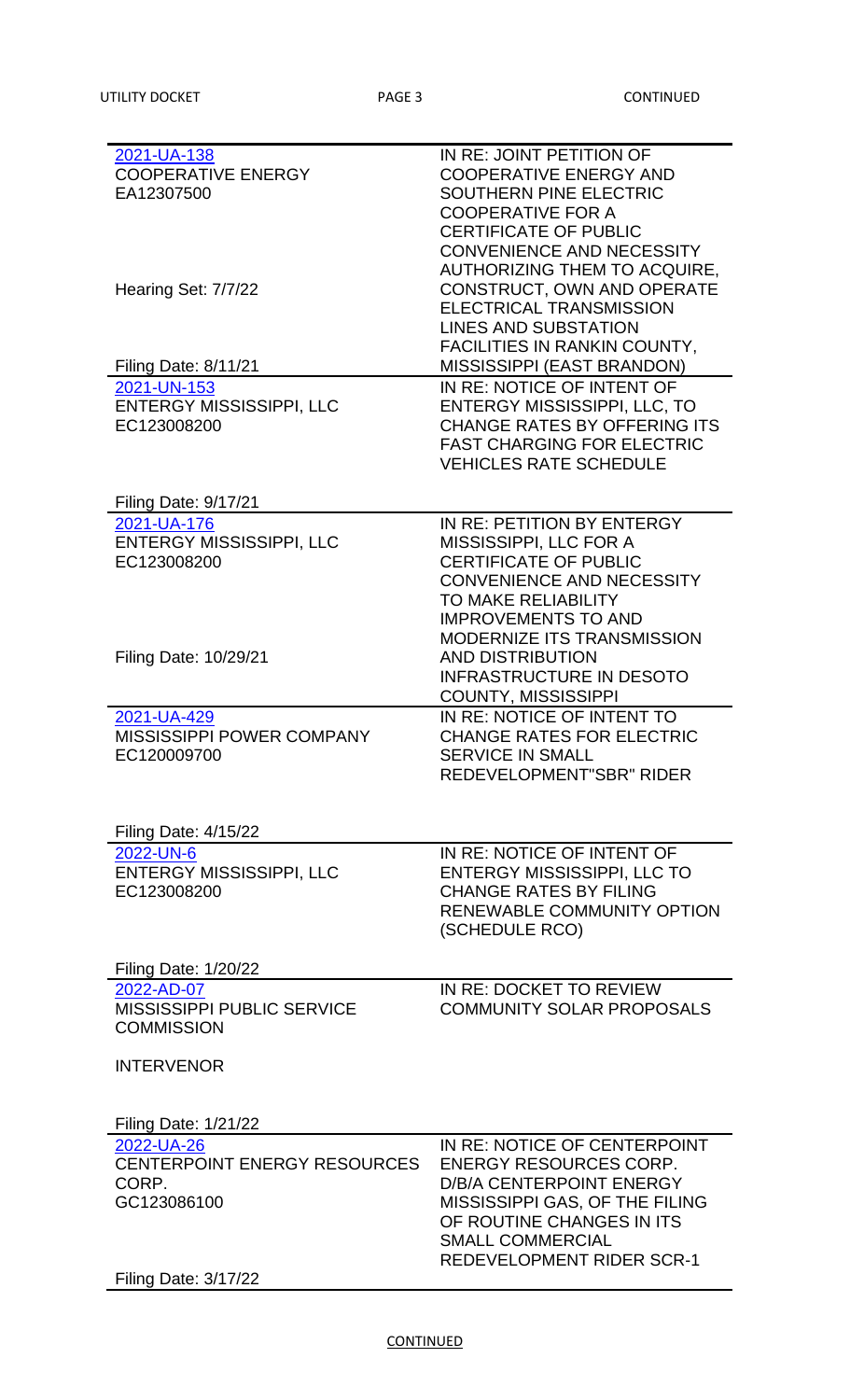| 2022-UA-28                      | IN RE: PETITION OF HATTIESBURG              |
|---------------------------------|---------------------------------------------|
| HATTIESBURG FARM, LLC           | FARM, LLC FOR A CERTIFICATE OF              |
|                                 |                                             |
|                                 | PUBLIC CONVENIENCE AND                      |
|                                 | <b>NECESSITY TO EXPAND SOLAR</b>            |
|                                 | <b>GENERATING FACILITY IN</b>               |
|                                 | <b>FORREST COUNTY, MISSISSIPPI</b>          |
| <b>Filing Date: 3/23/22</b>     |                                             |
|                                 |                                             |
| 2022-UN-44                      | IN RE: NOTICE OF INTENT OF                  |
| <b>ENTERGY MISSISSIPPI, LLC</b> | ENTERGY MISSISSIPPI, LLC TO                 |
| EC123008200                     | <b>CHANGE RATES BY OFFERING</b>             |
|                                 | <b>ENTERGY MISSISSIPPI FLEX</b>             |
|                                 | <b>CHARGE OFFERING TO SUPPORT</b>           |
|                                 |                                             |
|                                 | <b>CUSTOMERS' INTEREST IN</b>               |
|                                 | <b>TRANSPORTATION</b>                       |
| Filing Date: 5/2/22             | <b>ELECTRIFICATION</b>                      |
| 2022-UA-65                      | IN RE: PETITION OF HARVEST                  |
| HARVEST GOLD SOLAR POWER, LLC   | <b>GOLD SOLAR POWER, LLC, FOR A</b>         |
|                                 | <b>FACILITIES CERTIFICATE TO</b>            |
|                                 |                                             |
|                                 | <b>CONSTRUCT AND OPERATE A</b>              |
|                                 | <b>SOLAR ELECTRIC GENERATING</b>            |
|                                 | <b>FACILITY IN A SUNFLOWER</b>              |
| Filing Date: 6/2/22             | <b>COUNTY, MISSISSIPPI</b>                  |
| 2022-UA-69                      | IN RE: APPLICATION OF                       |
|                                 |                                             |
| <b>CHICKASAWHAY NATURAL GAS</b> | CHICKASAWHAY NATURAL GAS                    |
| <b>DISTRICT</b>                 | <b>DISTRICT FOR A SUPPLEMENTAL</b>          |
| GD020156100                     | <b>CERTIFICATE OF PUBLIC</b>                |
|                                 | <b>CONVENIENCE AND NECESSITY</b>            |
|                                 | TO ENLARGE ITS SERVICE AREA                 |
|                                 |                                             |
|                                 |                                             |
| <b>Filing Date: 6/17/22</b>     | IN CLARKE COUNTY, MISSISSIPPI               |
| <b>WATER &amp; SEWER</b>        |                                             |
| 2015-UA-208                     | IN RE: PETITION OF UTILITY                  |
|                                 | SERVICES, LLC, FOR A FACILITIES             |
| UTILITY SERVICES, LLC           |                                             |
| WC020239800                     | <b>CERTIFICATE OF PUBLIC</b>                |
|                                 | <b>CONVENIENCE AND NECESSITY</b>            |
|                                 | AUTHORIZING IT TO CONSTRUCT,                |
|                                 | OPERATE AND MAINTAIN AND TO                 |
|                                 | REPAIR AND RENOVATE CERTAIN                 |
|                                 | <b>EXISTING FACILITIES IN ITS</b>           |
|                                 |                                             |
|                                 | <b>WATER SYSTEM WITHIN ITS</b>              |
| Filing Date: 11/12/15           | CERTIFICATED AREA IN ADAMS,                 |
|                                 | <b>HANCOCK, HARRISON AND</b>                |
|                                 | JACKSON COUNTIES, MISSISSIPPI               |
|                                 | IN RE: PETITION OF UTILITY                  |
| 2015-UA-209                     |                                             |
| UTILITY SERVICES, INC.          | SERVICES, LLC FOR A FACILITIES              |
| SC020239801                     | <b>CERTIFICATE OF PUBLIC</b>                |
|                                 | <b>CONVENIENCE AND NECESSITY</b>            |
|                                 | AUTHORIZING IT TO CONSTRUCT,                |
|                                 | OPERATE AND MAINTAIN AND TO                 |
|                                 | REPAIR AND RENOVATE CERTAIN                 |
|                                 | <b>EXISTING FACILITIES IN ITS</b>           |
|                                 |                                             |
|                                 | <b>SEWER SYSTEM WITHIN ITS</b>              |
|                                 | CERTIFICATED AREA IN ADAMS,                 |
|                                 | HANCOCK, HARRISON, LAMAR,                   |
| Filing Date: 11/12/15           | OKTIBBEHA, RANKIN, WARREN                   |
|                                 | AND JACKSON COUNTIES,<br><b>MISSISSIPPI</b> |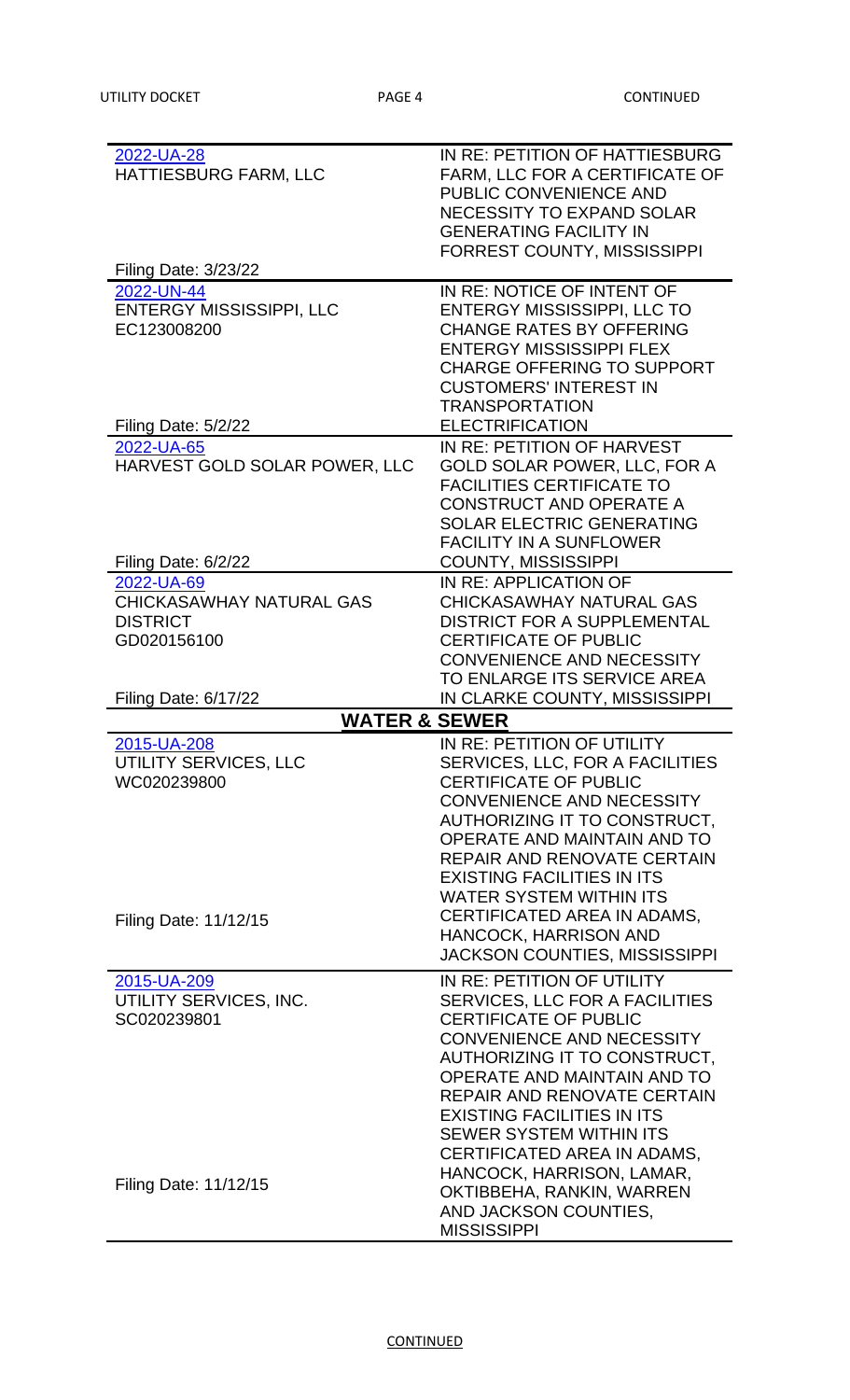| 2016-UA-72<br>SUTTER WATER SERVICE INC.<br>WC020008700                                                     | IN RE: PETITION OF SUTTER<br><b>WATER SERVICE, LLC FOR</b><br>APPROVAL OF ITS AGREEMENT<br>WITH THE HARRISON COUNTY<br>UTILITY AUTHORITY FOR THE<br>PURCHASE OF POTABLE WATER                                                                               |
|------------------------------------------------------------------------------------------------------------|-------------------------------------------------------------------------------------------------------------------------------------------------------------------------------------------------------------------------------------------------------------|
| Filing Date: 4/21/16                                                                                       |                                                                                                                                                                                                                                                             |
| 2018-AD-36<br><b>ASHLEY HILL, ET AL.</b><br>WA003055800                                                    | IN RE: COMPLAINT OF MELANIE<br>RUBE, ET AL, AGAINST PUNKIN<br><b>WATER ASSOCIATION FOR</b><br><b>FAILURE TO PROVIDE</b><br><b>REASONABLY ADEQUATE</b><br><b>SERVICE TO CUSTOMERS IN</b><br>LAFAYETTE COUNTY, MISSISSIPPI                                    |
| Filing Date: 3/19/18                                                                                       | AND REQUEST FOR HEARING<br>PURSUANT TO MISS, CODE ANN.<br>77-3-5 ET. SEQ.                                                                                                                                                                                   |
| 2018-AD-81<br><b>KEVIN BAKER</b>                                                                           | IN RE: FORMAL COMPLAINT OF<br><b>KEVIN BAKER AGAINST ROCK HILL</b><br><b>COMMUNITY WATER</b><br><b>ASSOCIATION, INC. FOR ITS</b><br><b>FAILURE TO PROVIDE WATER</b>                                                                                         |
| Filing Date: 5/28/18                                                                                       | <b>SERVICE</b>                                                                                                                                                                                                                                              |
| 2018-UA-257<br><b>CREEKSIDE EST. OF KILN</b><br>HOMEOWNERS ASSOC. INC.<br>SA020247000                      | IN RE: APPLICATION TO<br>TRANSFER DANIEL LADNER d/b/a<br>AMY LEA CONSTRUCTION, LLC'S<br><b>CERTIFICATE OF PUBLIC</b><br><b>CONVENIENCE AND NECESSITY</b><br>TO CREEKSIDE ESTATES OF KILN<br>HOMEOWNERS ASSOCIATION,                                         |
| Filing Date: 12/13/18                                                                                      | INC.                                                                                                                                                                                                                                                        |
| 2019-UA-90<br>NORTH TISHOMINGO COUNTY<br><b>UTILITY SERVICE</b><br>SM00247800                              | IN RE: APPLICATION OF NORTH<br>TISHOMINGO UTILITY SERVICE,<br>INC. FOR A CERTIFICATE OF<br>PUBLIC CONVENIENCE AND<br>NECESSITY AUTHORIZING IT TO                                                                                                            |
| <b>INTERVENOR</b>                                                                                          | <b>CONSTRUCT, OPERATE AND</b><br><b>MAINTAIN A SEWER SYSTEM IN A</b><br>SPECIFIED AREA IN TISHOMINGO<br><b>COUNTY, MISSISSIPPI</b>                                                                                                                          |
| <b>Filing Date: 6/13/19</b>                                                                                |                                                                                                                                                                                                                                                             |
| 2019-UA-91<br>MT. COMFORT WATER ASSN.<br>WA003023100                                                       | IN RE: APPLICATION OF MT.<br><b>COMFORT WATER ASSOCIATION,</b><br>INC. FOR A CERTIFICATE OF<br>PUBLIC CONVENIENCE AND<br>NECESSITY AUTHORIZING IT TO<br><b>CONSTRUCT, OPERATE AND</b><br><b>MAINTAIN A WATER SYSTEM IN A</b><br>SPECIFIED AREA IN LAFAYETTE |
| Filing Date: 6/17/19                                                                                       | <b>COUNTY, MISSISSIPPI</b>                                                                                                                                                                                                                                  |
| 2019-UA-102<br><b>GREAT RIVER UTILITY OPERATING</b><br>COMPANY, LLC<br>SC123251500<br>Filing Date: 6/21/19 | IN RE: NOTICE OF WILCO<br>PROPERTIES, INC. SEEKING A<br><b>SUPPLEMENTAL CERTIFICATE</b><br>PERTAINING TO A PROPOSED<br><b>SEWER SYSTEM LOCATED IN</b><br><b>DESOTO COUNTY, MISSISSIPPI</b>                                                                  |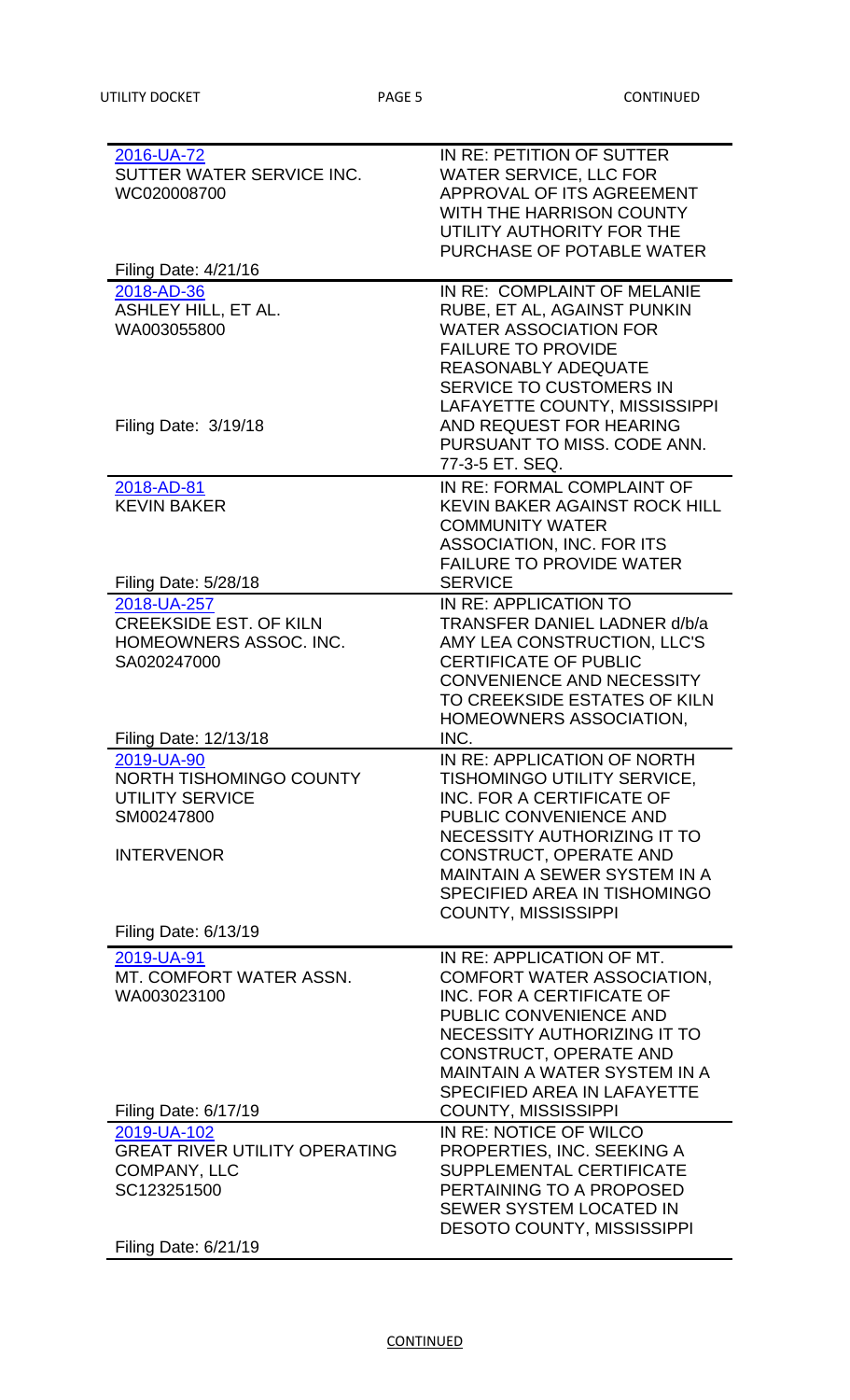| 2020-AD-114<br>MCGILL WELLWORKS, INC.<br>WC000708500<br>SC020123800 | IN RE: INVESTIGATION AND<br><b>HEARING REGARDING POSSIBLE</b><br>STATUTORY AND COMMISSION<br><b>RULE VIOLATIONS BY MCGILL</b><br><b>WELLWORKS, INC.</b> |
|---------------------------------------------------------------------|---------------------------------------------------------------------------------------------------------------------------------------------------------|
| Filing Date: 9/1/20                                                 |                                                                                                                                                         |
| 2020-AD-191                                                         | IN RE: FORMAL COMPLAINT OF                                                                                                                              |
| DR. BRICE AND SHANEEKA MILLER<br><b>VS</b>                          | DR. BRICE AND SHANEEKA MILLER<br><b>AGAINST WILCO SEWER AND</b>                                                                                         |
| <b>WILCO SEWER AND WATER</b>                                        | <b>WATER</b>                                                                                                                                            |
|                                                                     |                                                                                                                                                         |
| <b>Filing Date:11/17/20</b>                                         |                                                                                                                                                         |
| 2021-UN-162                                                         | IN RE: NOTICE OF THE OAKS                                                                                                                               |
| THE OAKS UTILITIES, LLC                                             | UTILITIES, LLC OF ITS INTENT TO                                                                                                                         |
| WC020248400                                                         | <b>ESTABLISH RATES FOR ITS</b>                                                                                                                          |
|                                                                     | <b>WATER SERVICE IN ITS</b>                                                                                                                             |
| <b>INTERVENOR</b>                                                   | <b>CERTIFICATED AREA IN</b><br><b>HARRISON COUNTY, MISSISSIPPI</b>                                                                                      |
|                                                                     |                                                                                                                                                         |
| Filing Date: 9/29/21                                                |                                                                                                                                                         |
| 2021-UA-173                                                         | IN RE: JOINT APPLICATION OF                                                                                                                             |
| <b>BUNKER HILL WATER ASSOCIATION</b>                                | <b>BUNKER HILL WATER</b>                                                                                                                                |
| WA020035200                                                         | <b>ASSOCIATION AND CEDAR</b>                                                                                                                            |
|                                                                     | <b>GROVE-HARMONY WATER</b>                                                                                                                              |
|                                                                     | <b>ASSOCIATION TO TRANSFER ALL</b>                                                                                                                      |
|                                                                     | OF THE CERTIFICATE OF PUBLIC<br><b>CONVENIENCE AND NECESSITY</b>                                                                                        |
|                                                                     | FOR WATER SERVICE HELD BY                                                                                                                               |
| Filing Date: 10/20/21                                               | <b>CEDAR GROVE-HARMONY WATER</b>                                                                                                                        |
|                                                                     | <b>ASSOCIATION</b>                                                                                                                                      |
| 2021-UA-185                                                         | IN RE: JOINT APPLICATION OF                                                                                                                             |
| WHISTLER WATER ASSOCIATION,                                         | HIWANEE WATER ASSOCIATION,                                                                                                                              |
| INC.                                                                | INC., AND WHISTLER WATER                                                                                                                                |
| WA020060300                                                         | <b>ASSOCIATION, INC. TO TRANSFER</b>                                                                                                                    |
|                                                                     | A PORTION OF THE CERTIFICATE                                                                                                                            |
|                                                                     | OF PUBLIC CONVENIENCE AND<br>NECESSITY AUTHORIZING IT TO                                                                                                |
|                                                                     | <b>CONSTRUCT, OPERATE AND</b>                                                                                                                           |
|                                                                     | <b>MAINTAIN A WATER SYSTEM IN A</b>                                                                                                                     |
| Filing Date: 11/16/21                                               | SPECIFIED AREA IN WAYNE                                                                                                                                 |
|                                                                     | <b>COUNTY, MISSISSIPPI</b>                                                                                                                              |
| 2022-UA-20                                                          | IN RE: APPLICATION OF THE CITY                                                                                                                          |
| <b>CITY OF GRENADA</b>                                              | OF GRENADA, MISSISSIPPI FOR A                                                                                                                           |
| WM003158500                                                         | <b>CERTIFICATE OF PUBLIC</b>                                                                                                                            |
|                                                                     | <b>CONVENIENCE AND NECESITY</b>                                                                                                                         |
|                                                                     | AUTHORIZING IT TO CONSTRUCT,<br>OPERATE AND MAINTAIN A WATER                                                                                            |
| Filing Date: 3/2/22                                                 | SYSTEM IN A SPECIFIED AREA IN                                                                                                                           |
|                                                                     | <b>GRENADA COUNTY, MISSISSIPPI</b>                                                                                                                      |
| 2022-AD-21                                                          | IN RE: FORMAL COMPLAINT OF                                                                                                                              |
| <b>CHAD V. STEVENS</b>                                              | <b>CHAD V. STEVENS AGAINST</b>                                                                                                                          |
|                                                                     | <b>CALEDONIA WATER AND SEWER</b>                                                                                                                        |
|                                                                     | <b>DEPARTMENT</b>                                                                                                                                       |
|                                                                     |                                                                                                                                                         |

## Filing Date: 3/7/22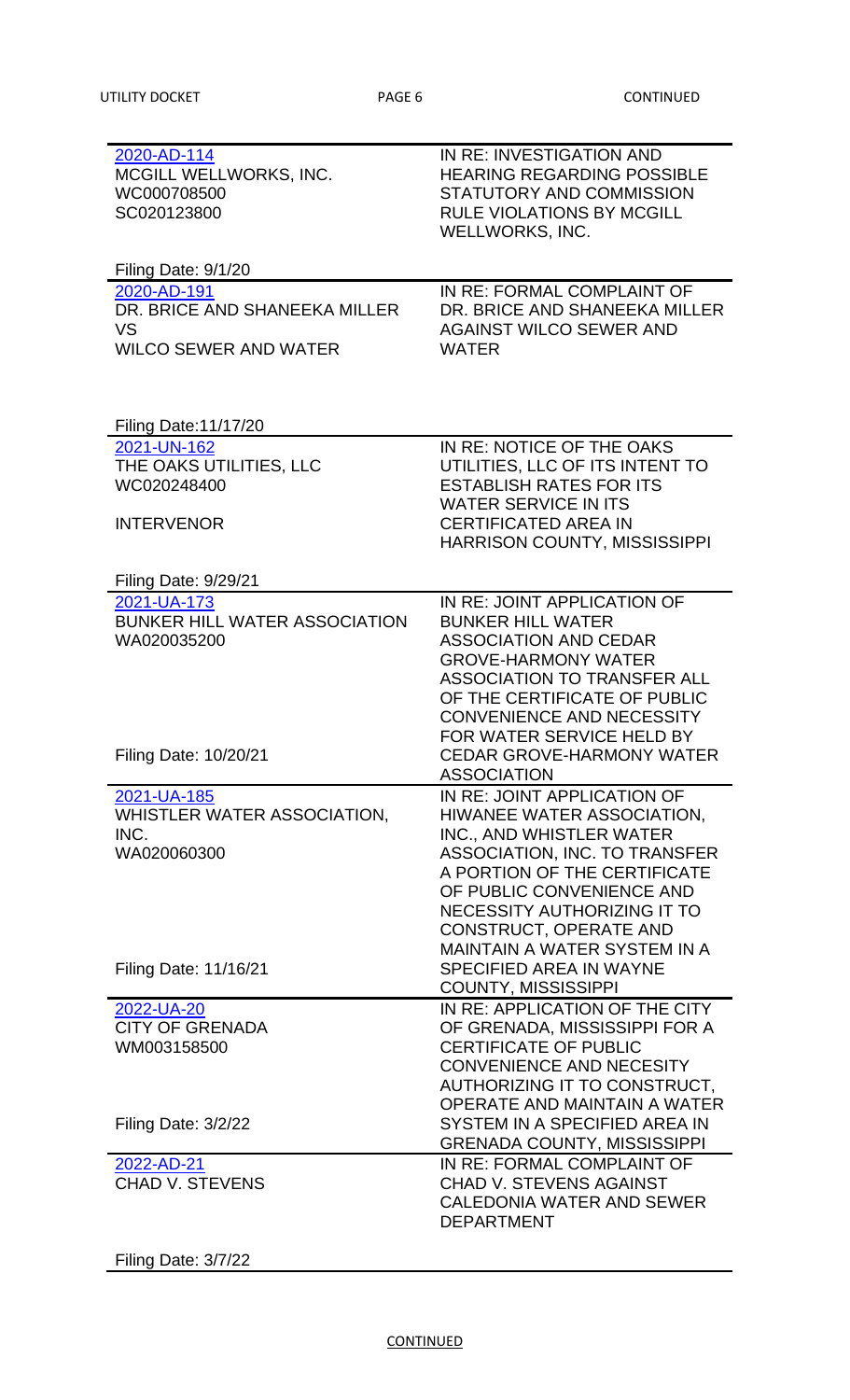| 2022-UA-35<br>BRADLEY WATER ASSOCIATION, INC.<br>WM003214300<br>Filing Date: 4/8/22 | IN RE: JOINT APPLICATION OF<br><b>BRADLEY WATER ASSOCIATION,</b><br>INC. AND TOWN OF STURGIS,<br><b>MISSISSIPPI, TO TRANSFER ALL</b><br>OF THE CERTIFICATE OF PUBLIC<br><b>CONVENIENCE AND NECESSITY</b><br>AUTHORIZING IT TO CONTRUCT,<br>OPERATE AND MAINTAIN A WATER<br>SYSTEM IN A SPECIFIED AREA IN<br>OKTIBBEHA COUNTY, MISSISSIPPI<br>IN RE: PETITION OF GREAT RIVER |
|-------------------------------------------------------------------------------------|-----------------------------------------------------------------------------------------------------------------------------------------------------------------------------------------------------------------------------------------------------------------------------------------------------------------------------------------------------------------------------|
| 2022-UA-37                                                                          |                                                                                                                                                                                                                                                                                                                                                                             |
| <b>GREAT RIVER UTILITY OPERATING</b>                                                | UTILITY OPERATING COMPANY,                                                                                                                                                                                                                                                                                                                                                  |
| <b>COMPANY, LLC</b>                                                                 | LLC FOR APPROVAL OF THE SALE                                                                                                                                                                                                                                                                                                                                                |
| SC123251500                                                                         | AND TRANSFER OF CERTAIN                                                                                                                                                                                                                                                                                                                                                     |
|                                                                                     | <b>ASSETS, FACILITIES, PROPERTY</b>                                                                                                                                                                                                                                                                                                                                         |
|                                                                                     | AND CERTIFICATES OF PUBLIC                                                                                                                                                                                                                                                                                                                                                  |
|                                                                                     |                                                                                                                                                                                                                                                                                                                                                                             |
|                                                                                     | <b>CONVENIENCE AND NECESSITY</b>                                                                                                                                                                                                                                                                                                                                            |
|                                                                                     | FOR THE PROVISION OF                                                                                                                                                                                                                                                                                                                                                        |
|                                                                                     | <b>WASTEWATER DISPOSAL</b>                                                                                                                                                                                                                                                                                                                                                  |
|                                                                                     | SERVICE IN ADAMS, LAMAR,                                                                                                                                                                                                                                                                                                                                                    |
|                                                                                     | OKTIBBEHA, RANKIN AND                                                                                                                                                                                                                                                                                                                                                       |
| <b>Filing Date: 4/21/22</b>                                                         | <b>WARREN COUNTIES, MISSISSIPPI</b>                                                                                                                                                                                                                                                                                                                                         |
| 2022-UA-38                                                                          | IN RE: PETITION OF GREAT RIVER                                                                                                                                                                                                                                                                                                                                              |
| <b>GREAT RIVER UTILITY OPERATING</b>                                                | UTILITY OPERATING COMPANY,                                                                                                                                                                                                                                                                                                                                                  |
| <b>COMPANY, LLC</b>                                                                 | LLC FOR APPROVAL OF THE SALE                                                                                                                                                                                                                                                                                                                                                |
| WC123251400                                                                         | AND TRANSFER OF CERTAIN                                                                                                                                                                                                                                                                                                                                                     |
|                                                                                     | ASSETS, FACILITIES, PROPERTY,                                                                                                                                                                                                                                                                                                                                               |
|                                                                                     | AND CERTIFICATES OF PUBLIC                                                                                                                                                                                                                                                                                                                                                  |
|                                                                                     | <b>CONVENIENCE AND NECESSITY</b>                                                                                                                                                                                                                                                                                                                                            |
|                                                                                     | FOR THE PROVISION OF WATER                                                                                                                                                                                                                                                                                                                                                  |
| <b>Filing Date: 4/21/22</b>                                                         |                                                                                                                                                                                                                                                                                                                                                                             |
|                                                                                     | <b>SERVICE IN LAMAR AND NOXUBEE</b><br><b>COUNTIES, MISSISSIPPI</b>                                                                                                                                                                                                                                                                                                         |
|                                                                                     |                                                                                                                                                                                                                                                                                                                                                                             |
| 2022-UA-41                                                                          | IN RE: APPLICATION OF GREAT                                                                                                                                                                                                                                                                                                                                                 |
| <b>GREAT RIVER UTILITY OPERATING</b>                                                | <b>RIVER UTILITY OPERATING</b>                                                                                                                                                                                                                                                                                                                                              |
| <b>COMPANY, LLC</b>                                                                 | COMPANY, LLC TO CANCEL A                                                                                                                                                                                                                                                                                                                                                    |
| SC123251500                                                                         | <b>CERTIFICATE OF PUBLIC</b>                                                                                                                                                                                                                                                                                                                                                |
|                                                                                     | <b>CONVENIENCE AND NECESSITY IN</b>                                                                                                                                                                                                                                                                                                                                         |
|                                                                                     | A SPECIFIED AREA IN FORREST                                                                                                                                                                                                                                                                                                                                                 |
|                                                                                     | <b>COUNTY, MISSISSIPPI</b>                                                                                                                                                                                                                                                                                                                                                  |
| <b>Filing Date: 4/29/22</b>                                                         |                                                                                                                                                                                                                                                                                                                                                                             |
| 2022-UA-55                                                                          | IN RE: PETITION OF GREAT RIVER                                                                                                                                                                                                                                                                                                                                              |
| <b>GREAT RIVER UTILITY OPERATING</b>                                                | UTILITY OPERATING COMPANY,                                                                                                                                                                                                                                                                                                                                                  |
| <b>COMPANY, LLC</b>                                                                 | LLC FOR APPROVAL OF THE SALE                                                                                                                                                                                                                                                                                                                                                |
| SC123251500                                                                         | AND TRANSFER OF CERTAIN                                                                                                                                                                                                                                                                                                                                                     |
|                                                                                     | ASSETS, FACILITIES, PROPERTY,                                                                                                                                                                                                                                                                                                                                               |
|                                                                                     | AND CERTIFICATES OF PUBLIC                                                                                                                                                                                                                                                                                                                                                  |
|                                                                                     | <b>CONVENIENCE AND NECESSITY</b>                                                                                                                                                                                                                                                                                                                                            |
|                                                                                     | FOR THE PROVISION OF                                                                                                                                                                                                                                                                                                                                                        |
|                                                                                     |                                                                                                                                                                                                                                                                                                                                                                             |
|                                                                                     | <b>WASTEWATER DISPOSAL</b>                                                                                                                                                                                                                                                                                                                                                  |
|                                                                                     | SERVICE IN LAMAR COUNTY,                                                                                                                                                                                                                                                                                                                                                    |
| <b>Filing Date: 5/23/22</b>                                                         | <b>MISSISSIPPI</b>                                                                                                                                                                                                                                                                                                                                                          |
|                                                                                     | <b>TELECOMMUNICATIONS</b>                                                                                                                                                                                                                                                                                                                                                   |
| 2019-AD-103                                                                         | IN RE: ORDER ESTABLISHING                                                                                                                                                                                                                                                                                                                                                   |
| <b>MISSISSIPPI PUBLIC SERVICE</b>                                                   | DOCKET TO COMBAT MALICIOUS                                                                                                                                                                                                                                                                                                                                                  |
| <b>COMMISSION</b>                                                                   | ROBOCALLS, CALLER ID                                                                                                                                                                                                                                                                                                                                                        |
|                                                                                     | SPOOFING, AND RELATED                                                                                                                                                                                                                                                                                                                                                       |
|                                                                                     |                                                                                                                                                                                                                                                                                                                                                                             |

Filing Date: 6/26/19

MATTERS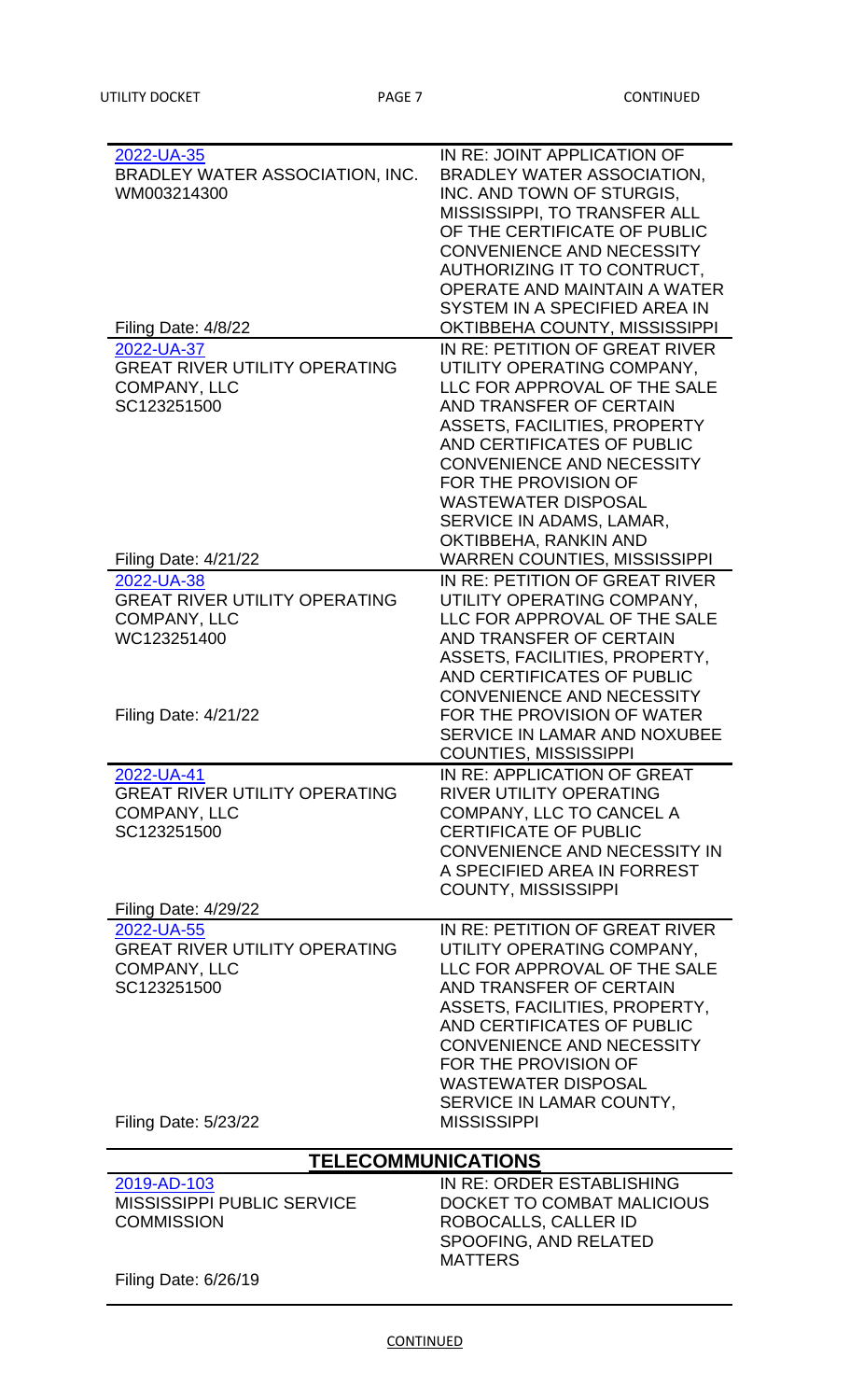| 2019-AD-164                  | IN RE: INVESTIGATION AND             |
|------------------------------|--------------------------------------|
| MICRO-COMM INC.              | <b>HEARING REGARDING</b>             |
| TC123208400                  | <b>COMPLIANCE WITH CPCN AND</b>      |
|                              | <b>ETC DESIGNATION</b>               |
|                              |                                      |
| <b>Filing Date: 10/1/19</b>  |                                      |
| 2020-AD-200                  | IN RE: COMPLAINT OF AIRUS, INC.      |
| AIRUS, INC.                  | <b>VS BELLSOUTH</b>                  |
| TC123231900                  | TELECOMMUNICATIONS, LLC d/b/a        |
|                              | <b>AT&amp;T MISSISSIPPI</b>          |
| <b>Filing Date: 12/9/20</b>  |                                      |
| 2021-UA-2                    | IN RE: APPLICATION OF STARLINK       |
| STARLINK SERVICES, LLC       | SERVICES, LLC FOR DESIGNATION        |
| TC123249700                  | <b>AS AN ELIGIBLE</b>                |
|                              | <b>TELECOMMUNICATIONS CARRIER</b>    |
|                              | FOR PURPOSES OF RECEIVING            |
|                              | <b>RURAL DIGITAL OPPORTUNITIES</b>   |
| Filing Date: 1/4/21          | <b>FUND SUPPORT</b>                  |
| 2021-UA-11                   | IN RE: APPLICATION OF CONNECT        |
| <b>CONNECT EVERYONE LLC</b>  | <b>EVERYONE LLC FOR</b>              |
| TC123250700                  | <b>DESIGNATION AS AN ELIGIBLE</b>    |
|                              | <b>TELECOMMUNICATIONS CARRIER</b>    |
|                              | TO RECEIVE RURAL DIGITAL             |
|                              | <b>OPPORTUNITY FUND PHASE I</b>      |
| Filing Date: 1/6/21          | <b>AUCTION (AUCTION 904) SUPPORT</b> |
| 2021-UA-71                   | IN RE: APPLICATION OF MAGNA5         |
| <b>MAGNA5 LLC</b>            | LLC FOR A CERTIFICATE OF             |
| TC123251300                  | PUBLIC CONVENIENCE AND               |
|                              | NECESSITY TO PROVIDE LOCAL           |
|                              | <b>AND INTEREXCHANGE</b>             |
|                              | <b>TELECOMMUNICATIONS SERVICE</b>    |
| <b>Filing Date: 4/30/21</b>  |                                      |
| 2021-UA-76                   | IN RE: APPLICATION OF WIDE           |
| WIDE VOICE, LLC              | <b>VOICE, LLC FOR A CERTIFICATE</b>  |
| TC123243000                  | OF CONVENIENCE AND                   |
|                              | <b>NECESSITY TO PROVIDE RESOLD</b>   |
|                              | <b>INTEREXCHANGE</b>                 |
|                              | <b>TELECOMMUNICATIONS</b>            |
|                              | <b>SERVICES AND COMPETITIVE</b>      |
|                              | <b>RESOLD AND FACILITIES-BASED</b>   |
| <b>Filing Date: 5/12/21</b>  | <b>LOCAL EXCHANGE SERVICES</b>       |
|                              | THROUGHOUT THE STATE OF              |
|                              | <b>MISSISSIPPI</b>                   |
| 2021-UA-149                  | IN RE: APPLICATION OF BELZONI        |
| <b>BELZONI CABLE, LLC</b>    | CABLE, LLC FOR A CERTIFICATE         |
| TC123250900                  | OF CONVENIENCE AND                   |
|                              | <b>NECESSITY TO PROVIDE</b>          |
|                              | <b>FACILITIES-BASED AND RESOLD</b>   |
|                              | <b>LOCAL EXCHANGE AND</b>            |
|                              | <b>INTEREXCHANGE</b>                 |
| <b>Filing Date: 9/13/21</b>  | <b>TELECOMMUNICATIONS</b>            |
|                              | <b>SERVICES THROUGHOUT THE</b>       |
|                              | <b>STATE OF MISSISSIPPI</b>          |
| 2021-UA-190                  | IN RE: JOINT APPLICATION OF          |
| PEERLESS NETWORK HOLDINGS,   | PEERLESS NETWORK HOLDINGS,           |
| INC.                         | INC. AND OPENMARKET INC. FOR         |
| TC123243900                  | <b>APPROVAL OF INDIRECT</b>          |
|                              | <b>TRANSFER OF CONTROL OF</b>        |
|                              | PEERLESS NETWORK OF                  |
| <b>Filing Date: 11/29/21</b> | MISSISSIPPI, LLC AND AIRUS, INC.     |
| CONTINUED                    |                                      |